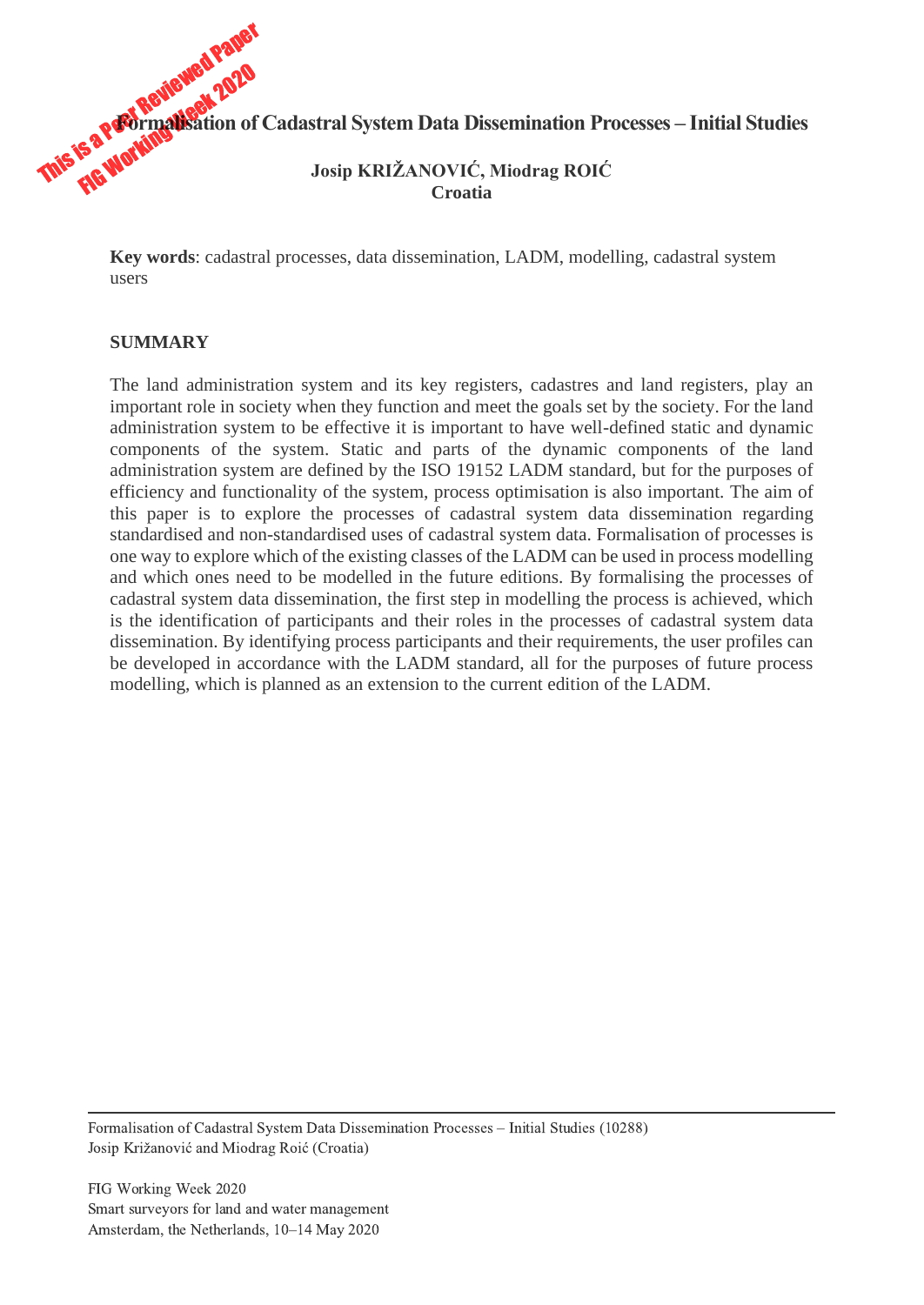# **Formalisation of Cadastral System Data Dissemination Processes** – **Initial Studies**

# **Josip KRIŽANOVIĆ, Miodrag ROIĆ Croatia**

## **1. INTRODUCTION**

Cadastres and land registers or, taken together, the cadastral system, are public registers founded on the principle of publicity and are obliged to grant access to registered information to a wide range of users. In addition to citizens and public authorities, who recently have been the most common users of cadastral system services and data, the cadastral system is being used more and more in other economy branches, such as the real estate market, spatial planning, taxation etc. and is becoming the foundation of spatial data infrastructure. Many other experts have upgraded cadastral system data with their new sets of data which are derived from cadastral system data or created in accordance with it. The right of access to public data is guaranteed by law in many countries worldwide, and despite the fact that these countries and laws are different, their goals are the same, namely population awareness, democracy growth, fighting against corruption and raising responsibilities of governing structures. Complex patterns, processes and regulations slow down activities and raise discouragement for dissemination of the cadastral system data (Roić, 2012).

Urbanisation, changing population demographics, advances in technology and other major global trends are affecting every individual and organisation around the world. Collaboration and data exchange are very important in all economy branches including the land administration systems. Cadastral system registers, as one of the key registers of land administration systems, play a role in granting access to land information and maintaining cadastral system data in accordance with transactions that occur on land (Krigsholm, Riekkinen and Stahle, 2018).

Using cadastral system data is regulated by law; from the regulations it is necessary to define user requirements by formalising the use cases, which must then be checked in terms of whether they are in accordance with both user requirements and regulations affecting cadastral system data (Navratil and Frank, 2004).

The conceptual model describing land administration systems is known as the Land Administration Domain Model (LADM), which became the ISO 19152 standard. The LADM represents the basis for modelling static components of the system and these models do not include land administration processes for initial data acquisition, data maintenance and data publication. This is because these processes were considered to be country-specific when the first edition of the LADM was prepared; a generic and global approach was likely to be difficult to model. This view may now need reconsideration (Lemmen *et al.*, 2017). According to the documents relating to the new scope of proposals for the LADM revision, processes are yet to be modelled and are planned as an extension to the current version of the LADM . It is also important to acknowledge that these are only proposals and need to go through the ISO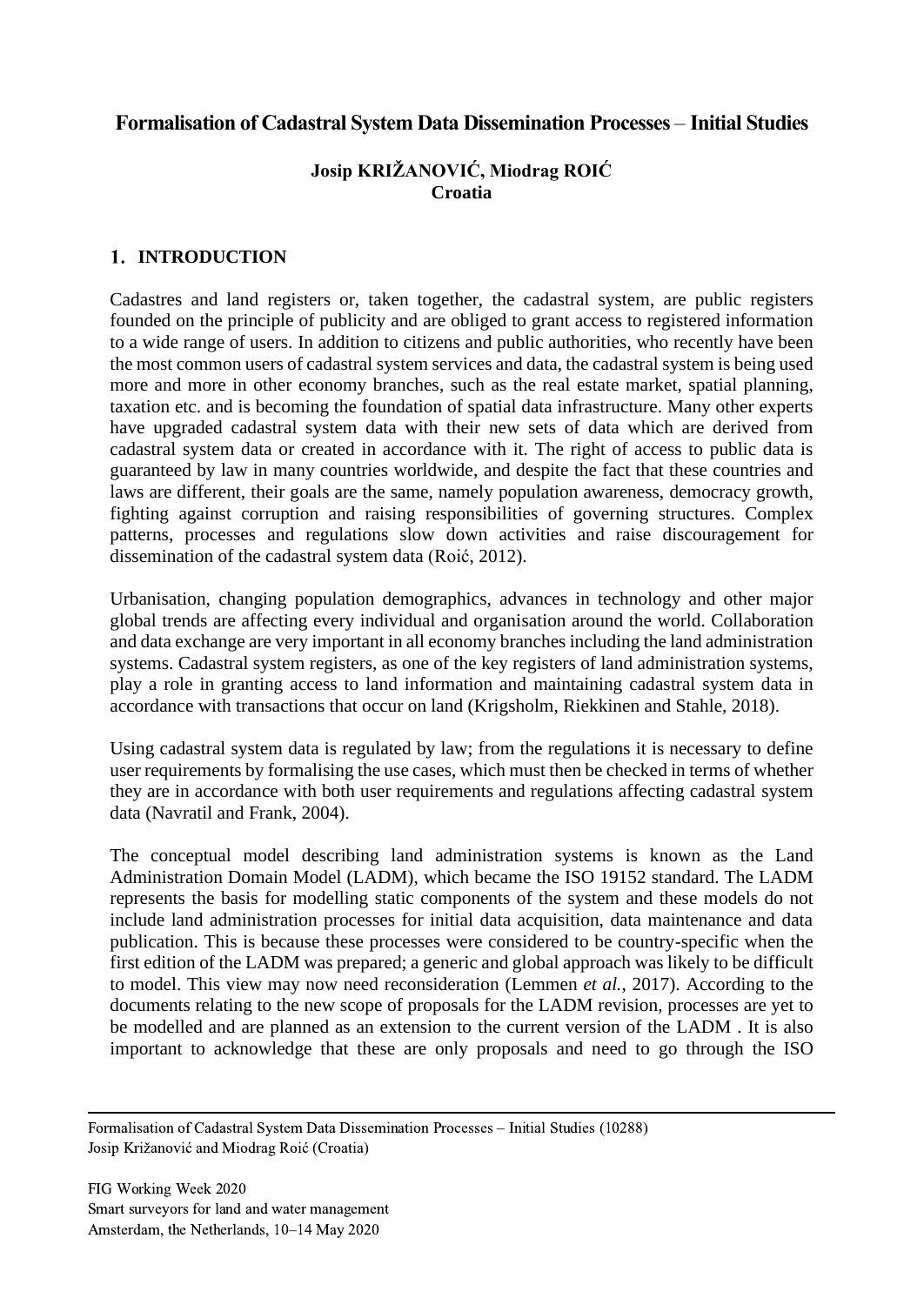consensus process before becoming part of the new standard (Lemmend *et al*., 2019; van Oosterom *et al.*, 2019).

Traditionally the focus of the research on land administration systems was pointed towards defining static components of the system and the provision of its data; therefore, it could be stated that there was not enough research in the field of dynamic components of the land administration systems, which are represented with methodologies of updating large sets of data with transactional properties such as the data stored in cadastral systems. It is more meaningful to talk about cadastral systems than cadastres or land registers, as these systems, due to their complexity and wide range of processes support the interaction between land parcels, registration of land rights, valuation and taxation of land and many other current and future uses (ISO, 2012; Roić, 2012; Krigsholm, Riekkinen and Stahle, 2018; Vranić, 2018).

The aim of this paper is to formalise processes of standardised and non-standardised uses of cadastral system data.

Standardised uses, in this paper the cadastral system excerpts, are those defined by the legislation and required by other authorities; they can usually be purchased from the cadastral system authorities. Non-standardised uses are more user-specific, in terms of formats and ways of accessing the data; they are also affected by legislation in terms of what data can be used by others and for what purposes. Formalisation of processes will be conducted using UML activity diagrams, as UML has proven to be a good tool for modelling cadastral processes (Arvanitis and Hamilou, 2004; Lisec, Miran and Šumrada, 2007; Zevenbergen, Frank and Stubkjær, 2007; Vučić and Roić, 2014).

The main goal of process formalisation is to establish connections with existing LADM classes for specific process parts and roles in order to determine which classes are already modelled and which need to be modelled in the future editions of the LADM. It is important to stress that the processes formalised in this paper are somewhat country specific but are formalised more in a general sense. Actors and process elements can vary from country to country and are subject to different laws and procedures. Models developed in this paper are based on experiences of authors and do not represent the broader land administration domain. The standardized cadastral system excerpt used in this paper, as an example, was retrieved from the Joint Information System (URL1), the platform where cadastre and land register (cadastral system) are incorporated as part of the land administration system and the stored data is electronically available to its users.

In order to gain insight knowledge regarding cadastral processes and their data, thorough examination of previous research was conducted. The examined research will also be mentioned in the paper. The paper is organised as follows: in the first part, previous research on the topic of processes will be listed, as will the results achieved thus far. In the second part of the paper user requirements, activities and cadastral system data will be described. The next part will include the formalisation of the cadastral system data dissemination processes and connection with the LADM. Paper ends with a discussion and conclusion regarding the results achieved.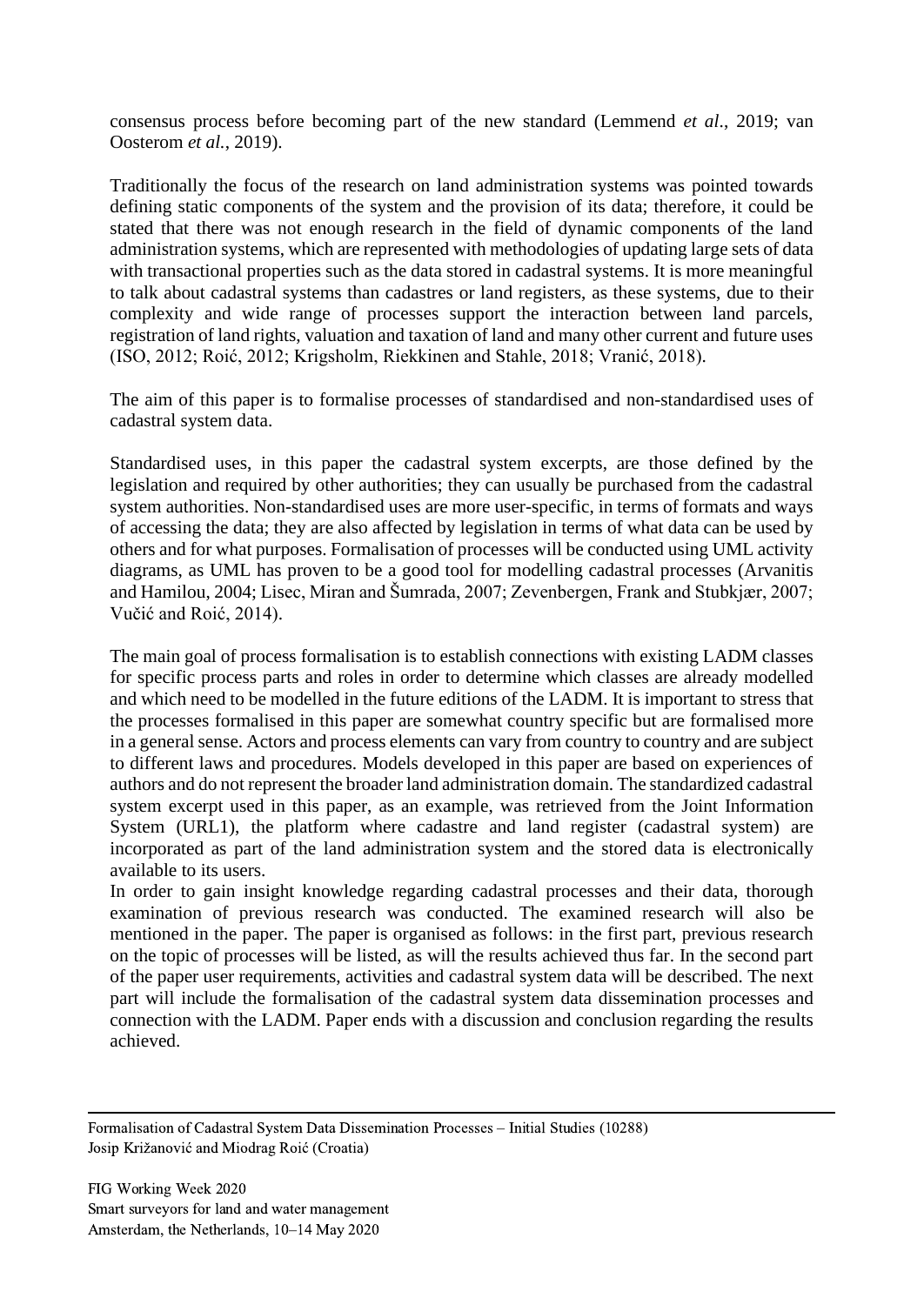# **RESEARCH OF CADASTRAL PROCESSES**

This paper focuses on one domain of cadastral system dynamism, and it is represented by the dissemination of the data. To date, however, most of the research on cadastral systems has been pointed towards static components (the Core Cadastral Doman Model and later the LADM) and provision of data, focusing more on technical and legal issues of the system.

A solid basis for process modelling in cadastral systems was provided by the COST Action G9 'Modelling Real Property Transactions' (Zevenbergen, Frank and Stubkjær, 2007). COST Action G9 provided comparative analysis of the economic efficiency of transactions in the real estate market and connections between costs of transactions and various national practices regarding real estate processes. Important results from aforementioned action were the definition of terminology, legal and technical correctness criteria, efficiency of transactions (direct and indirect) and general process stages.

Navratil and Frank (2004) analyse cadastral systems (types, organisation, data and stakeholders) and the processes that affect them. They define two general types of processes in cadastral systems, namely inscription and retrieval of data. Inscription adds new documents to the register and retrieval of data returns information to the user. The authors stated that data requests must allow different keys, because it is not granted that there is a single key suitable for all requests (e.g. parcel identifier). They also stated that the first step in the process of data retrieval is to test whether the request is allowed or not, therefore the request is calculated only if said request is allowed. The authors also listed some examples for search criterion keys, namely identifier of parcel, postal address of the parcel and the name of a person owning the land; it was however, noted that using the name of the owner as a search criterion may be restricted by law.

Sari (2010.) analysed the process of maintenance of cadastral data in Indonesia, where using the example of parcel subdivision the author developed an activity diagram and pointed out which LADM classes take part in the process. Krigsholm, Riekkinen and Stahle (2018) conducted a survey regarding current and future uses of Finnish LAS; indeed, the authors pointed out the challenge for cadastral systems in terms of data provision regarding accuracy, reliability and provision in real time. The temporal component of data is stressed as very important to almost all users.

The Open Geospatial Consortium (2019) pointed out that interoperability, data sharing and data integration are needed in land administration development. Services and links to external databases must be able to support operations in internet-connected environments as well as disconnected environments as the internet is not reliable in all areas.

The aforementioned research papers indicated that user requirements, process information, data maintenance, publication and transparency of processes are of the utmost importance for the future development of land administration systems.

Formalisation of Cadastral System Data Dissemination Processes – Initial Studies (10288) Josip Križanović and Miodrag Roić (Croatia)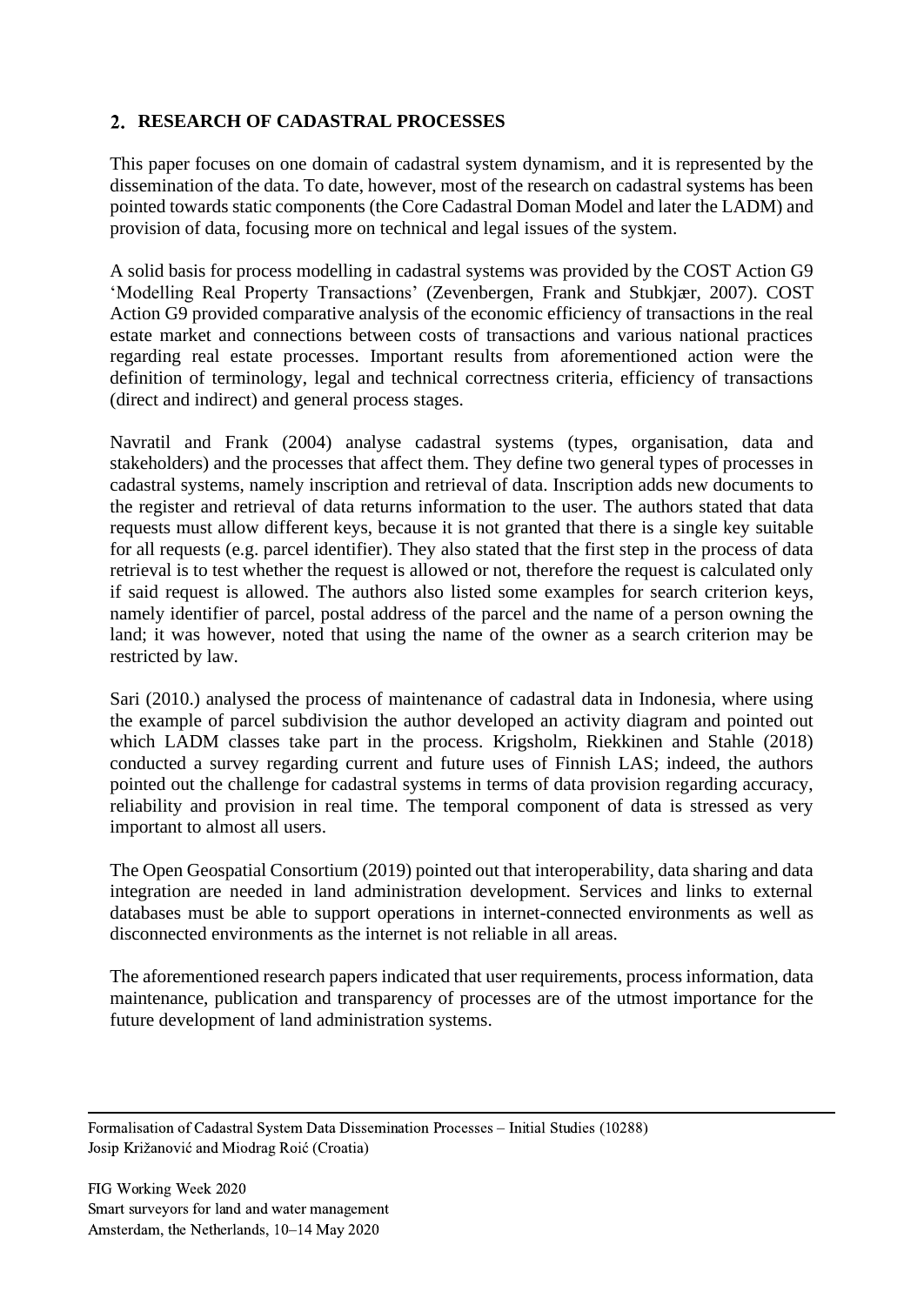# **CADASTRAL SYSTEM – DATA AND ACTIVITIES**

Land administration is built around cadastres and land registers, or, taken together, cadastral systems. It is often more meaningful to talk about cadastral systems, as these systems describe the interaction between the basic block in any land administration system, namely land parcel, as identified in cadastres, the registration of land rights, the valuation and taxation of land parcels, and other present and future uses of land (Enemark, Williamson and Wallace, 2005).

Modern land administration systems in developed countries should be able to support sustainable development – economic, social and environmental sustainability – through public, transparent and responsible decision making on built and non-built space (Bennett *et al.*, 2012). In order to connect land administration systems, such as cadastral systems, with public and private users, information technology solutions need to be implemented in order to enable users to access cadastral system data and use it in accordance with their needs and law restrictions. Examples of such solutions could be built through multipurpose land administration systems (MLAS), where it would be possible for various users, in accordance with their needs but also rights and restrictions, to have access to land information in order to use the data or to produce new information based on existing land data.

Cadastral systems deal with subjects, objects and rights as a connection between subjects and objects. Cadastres provide data on land, and most of the stored data (e.g. ownership) relates to people. Rights are an idea, not a physical object and they define what the subject can do with the object, or in the case of the cadastral system, what the owner can do with his/her land parcel (Navratil and Frank, 2004). Figure 1 represents the four core LADM classes, and as it shown, the connection between subjects (LA\_Party) and objects (LA\_BAUnit) is established with real rights (LA\_RRR).



Figure 1 – Core classes of the LADM (ISO, 2012)

Subjects can be legal entities and natural persons; objects are land parcels defined with a unique identifier (e.g. parcel ID), which is used to establish connection via rights with subjects who must also have a unique identifier, such as a personal identification number (PIN).

Users of cadastral system data (subjects) are defined with the class LA\_Party, and they do not have to be stakeholders of land parcels in order to browse and use the data. For the purposes of identifying users of cadastral system data as instances of the class LA\_Party, it is necessary to identify their needs but also rights and restrictions for dissemination of cadastral system data. Identification of users and their needs, roles and activities can be depicted using UML use case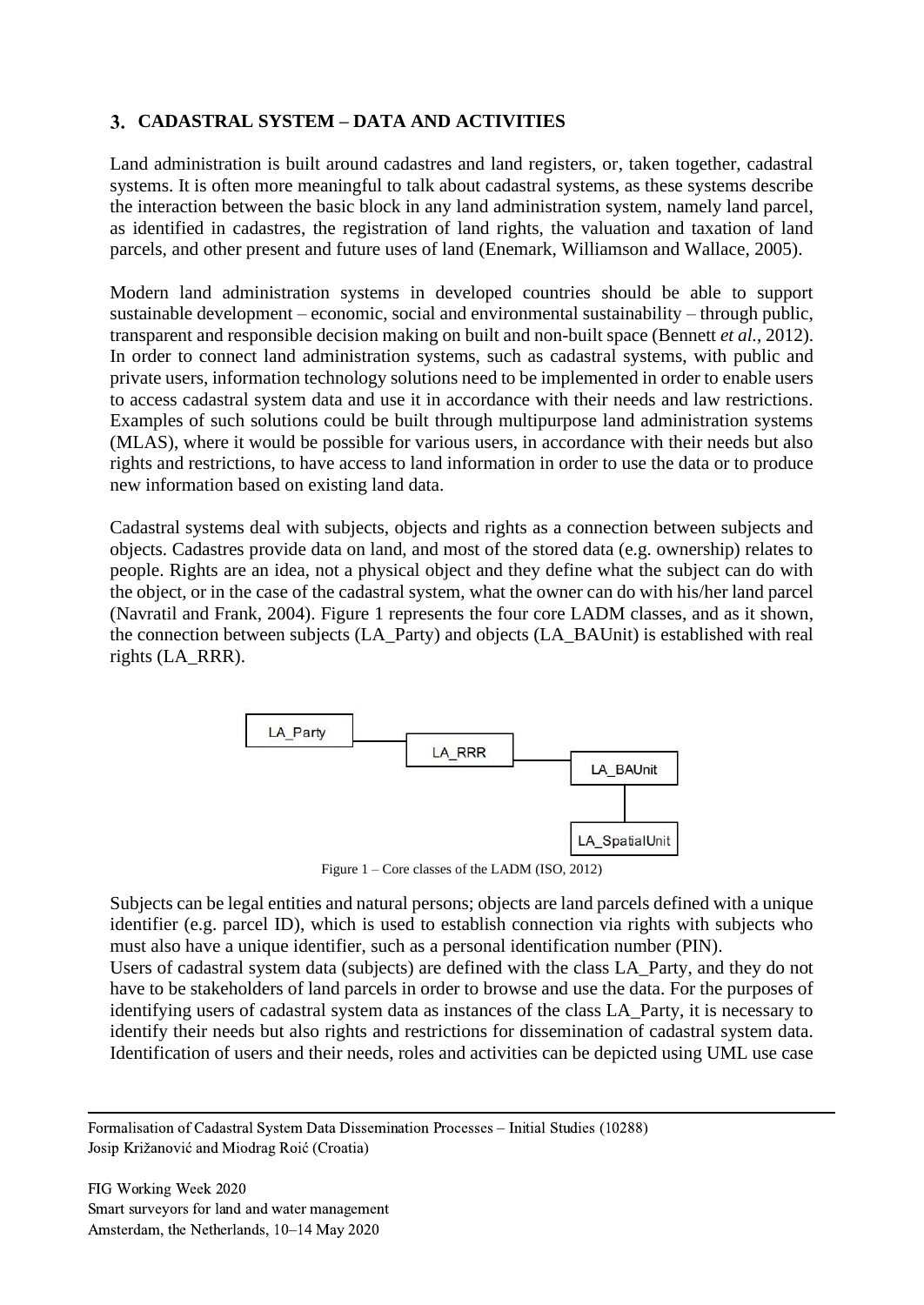diagrams or activity diagrams. In this paper, activity diagrams for standardised and nonstandardised cadastral system data dissemination processes were developed.

# **FORMALISATION OF CADASTRAL SYSTEM DATA USE CASES**

Land administration could be defined as management of land tenure, land valuation, land use and land development (Enemark, Williamson and Wallace, 2005; Bennett *et al.*, 2012). As cadastral system data is the core data for land administration, it is expected that it will be required and employed by other land administration system users. In order to explore current and future needs for cadastral system data, it is necessary to formalise the data dissemination processes and define roles, activities, input and output data, rights, restrictions and responsibilities of actors in the system.

Generally, the process of using data requires a minimum of two actors, a provider and a user, as well as a minimum of three activities, data provision, retrieve and use (Figure 2). In cases of using cadastral system data, the process cannot be considered in such a simple way.



Figure 2 – General methodology for process of using data

The use of cadastral system data is regulated by legislation, meaning that access to some information may be limited to different users or the payment of a certain fee is necessary for the required data. Furthermore, various users will require data in formats that are best suited for their use intention. Some users may require the data to be verified, while some may not, and others might require the data to be provided in real time or at a specific date and time.

The aforementioned requirements could be explored through formalisation of cadastral system data dissemination processes. The general methodology of process modelling is of a hierarchical nature. Following a study by van Oosterom *et al.* (2019), the authors suggested the below four steps/levels in process modelling:

- Level 1 Identification of all the actors/elements involved in a process according to the specified elements
- Level 2 Identification of process phases, i.e. groups or sub-processes relating to a certain topic and provision of generic descriptions
- Level 3 Identification of basic activities
- Level 4 Building of a model

In this paper the focus is on formalising the Level 1 step using examples of standardised and non-standardised use cases of cadastral system data and to connect its parts with existing

Formalisation of Cadastral System Data Dissemination Processes – Initial Studies (10288) Josip Križanović and Miodrag Roić (Croatia)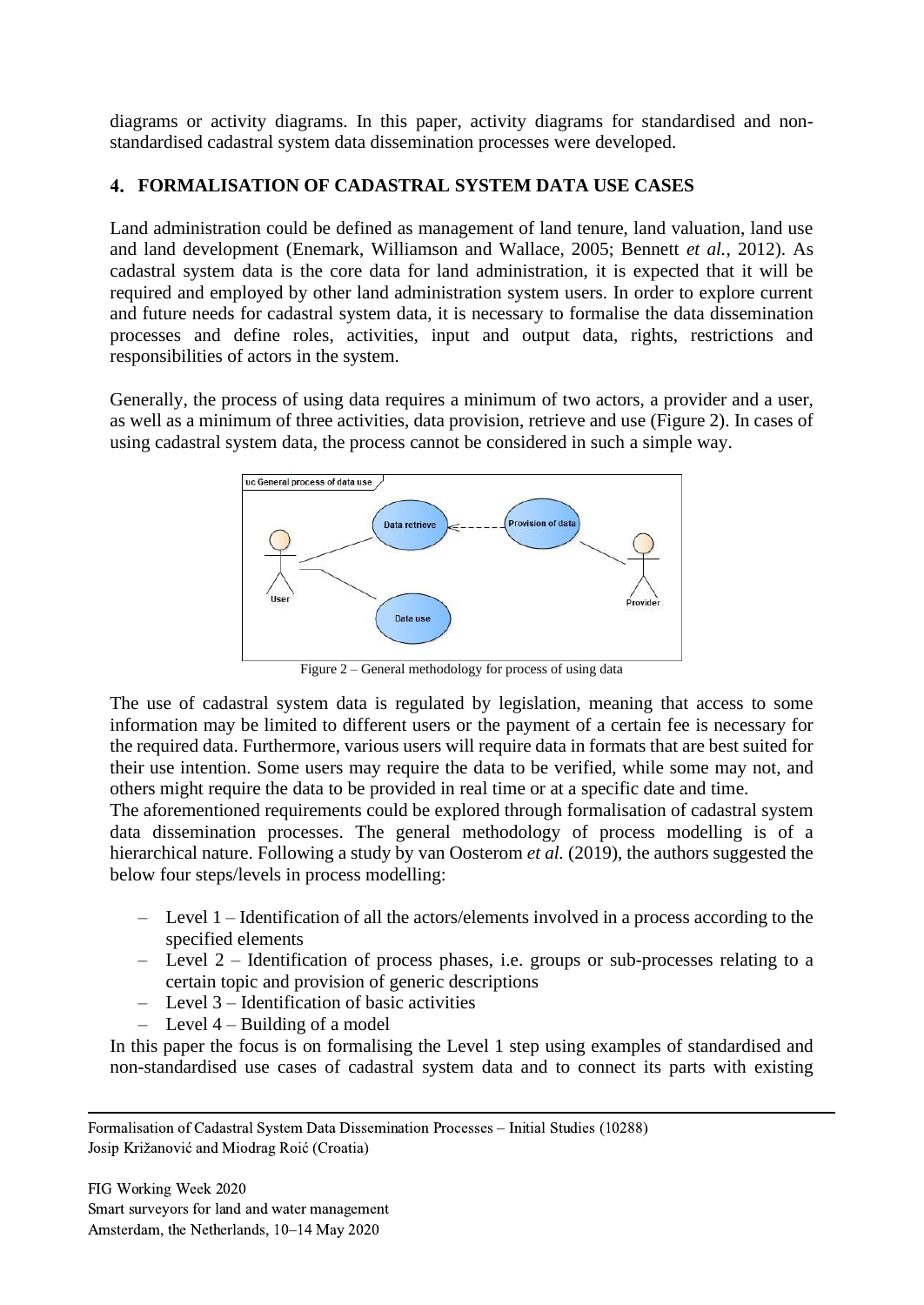LADM classes. An example of standardised use case would be the retrieval of cadastral system excerpts, while an example of non-standardised use case of data would be data retrieval for the purposes of spatial planning.

# **4.1. Standardised use of cadastral data**

A cadastral system is made up of public registers founded on the principle of publicity and said registers are obliged to grant access to registered information to a wide range of users. Thus far, the most common users of cadastral system data have been citizens and public authorities. In order to fulfil their requests for data, standardised excerpts were developed, such as excerpts from cadastral map and register data or any other cadastral system data unless it is differently regulated by the legislation.

The first example of cadastral system data use is standardised use case in terms of requests for excerpts of cadastral map or register data. This process is demonstrated by means of an activity diagram (Figure 3).



Figure 3 – Standardized use of cadastral system data

Formalisation of Cadastral System Data Dissemination Processes – Initial Studies (10288) Josip Križanović and Miodrag Roić (Croatia)

FIG Working Week 2020 Smart surveyors for land and water management Amsterdam, the Netherlands, 10–14 May 2020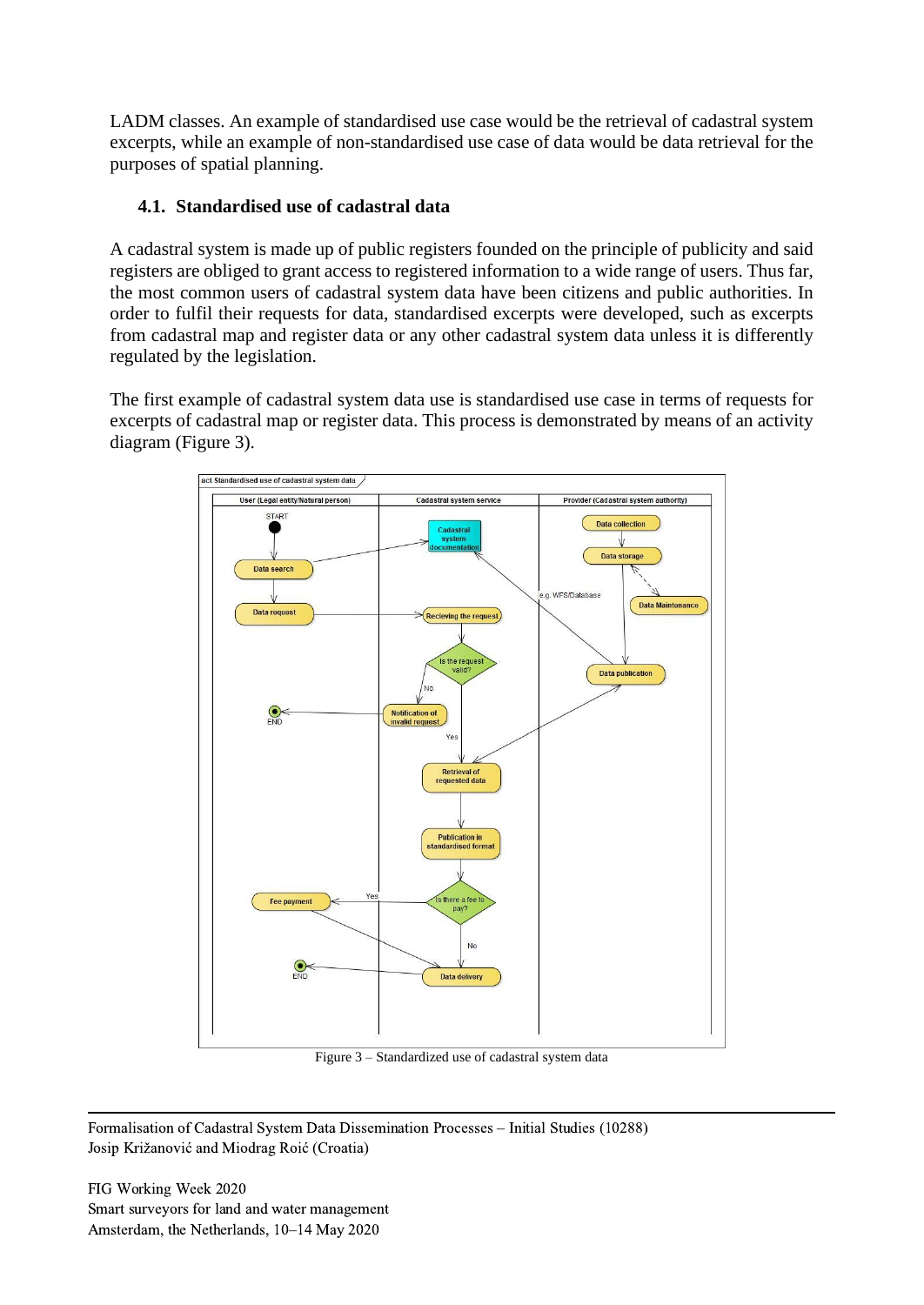In the activity diagram, shown in Figure 3, two main actors are identified for the process of standardised use of cadastral system data, namely user (legal entity/natural person) and provider (cadastral system authority) who communicate through the cadastral system service. Public entities or natural persons constitute the interested party or initiator in this process and the role of supervision and execution of the process is in the domain of the cadastral system service operated by the cadastral system authority. The input data of this process is generated by both previously mentioned actors. The data request made by the legal entity/natural person is submitted after the search for data, which is enabled by the publication of data by the cadastral system authority via, e.g., WMS/WFS and database access depending on what type of data is requested for inspection and retrieval. Output data, the standardised excerpts or notification of an invalid request, are provided by the cadastral system service after a series of actions have been completed. The actions required to fulfil the data request made by the process initiator are validity check, connection to cadastral publication system, publication of requested data in standardised format, check for fee requirement and, finally, delivery of requested data to the process initiator.

The formalised process indicates the need for development of user profiles in accordance with legislation because the very first step in data retrieval is the validity check in terms of whether the initiator of the process is able to retrieve the requested data. A standardised format for the output data (excerpts) is also very important, because the data must be delivered in a form accepted by the process initiator, e.g. in .pdf format. Data publication should also be in accordance with the user requirements and it must enable easy access to, and searches for, cadastral system data.

### **4.2. Non-standardised use of cadastral data**

Modern land administration systems, including cadastral systems, are expected to support sustainable development in terms of economic, social and environmental sustainability. The need for cadastral system data has risen from its original purposes. Many users combine cadastral system data with their sets of data, which are either derived from cadastral system data or created in accordance with it. These new user requirements for cadastral system data can be described as non-standardised uses of cadastral system data. In this paper, example of non-standardised use cadastral system data is for the purposes of spatial planning and it is also formalised by means of an activity diagram (Figure 4).

Why are these uses of cadastral system data termed non-standardised? The main reason would be because they transcend the initial purpose of cadastral systems and affect many other processes which are unrelated to the cadastral system. A good example of the non-standardised use of cadastral system data is for the purpose of spatial planning. In order to reach the multipurpose level of the land administration system, data interoperability and consistency are critical. A spatial plan is considered to be very important for cadastral system users, as many processes concerning land parcels are regulated by the spatial plans and regulations pertaining to spatial development (e.g. subdivision of land parcel). In the activity diagram, shown in Figure 4, the process for access to the use of cadastral system data is described. Access can be granted via any service such as WFS or database connection.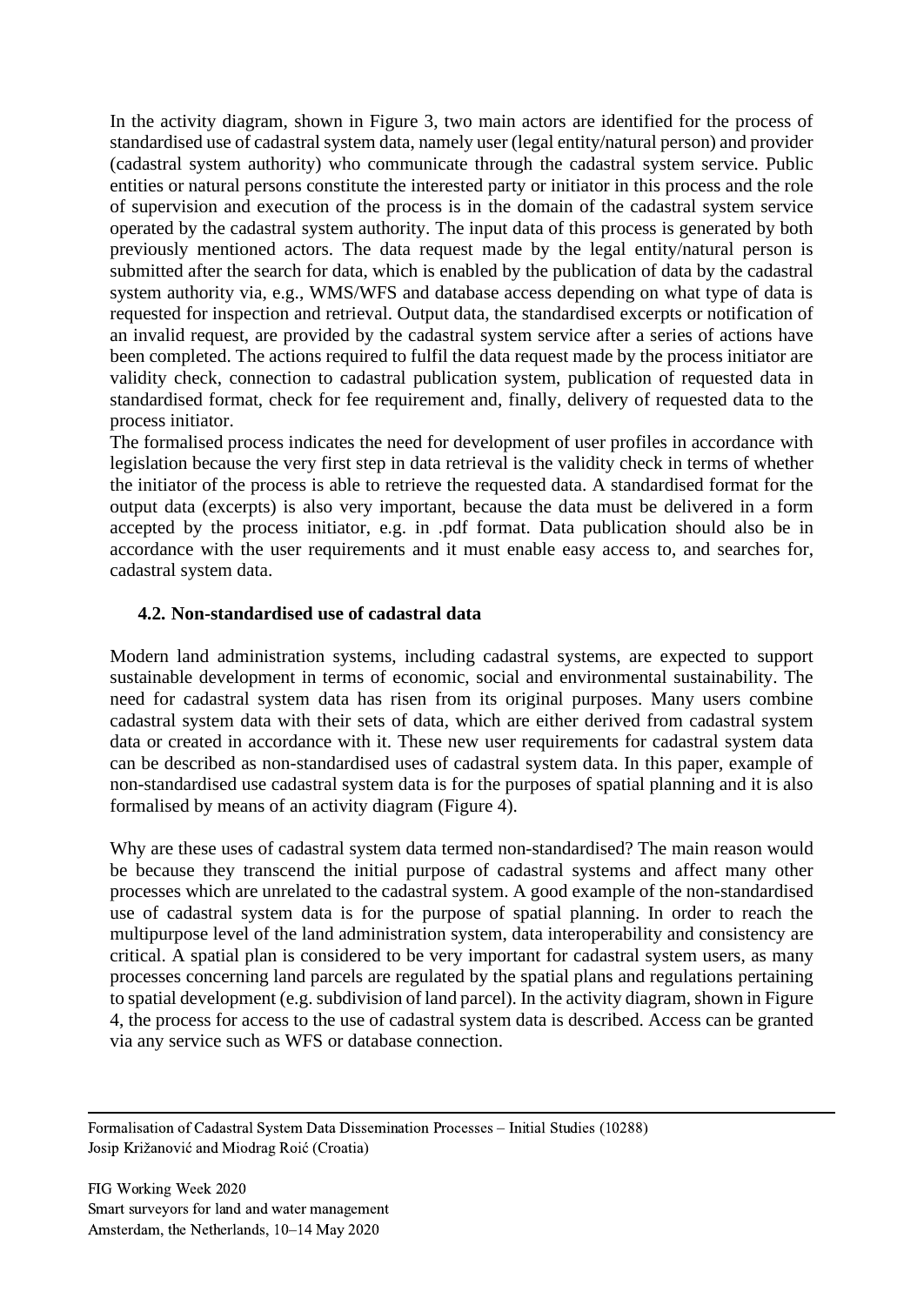

Figure 4 – Non-standardised use of cadastral system data

The formalised process of the non-standardised use of cadastral system data in this example identifies two actors communicating through the cadastral system service. The initiator of the process is the spatial planner who inspects published cadastral system data and then requests to access the data via the service in order to develop a spatial plan and to establish relationships between planning blocks and land parcels registered in the cadastral system. The role of supervision and execution for the process of accessing cadastral data is in the domain of the cadastral system authority operating through the cadastral system service. Input data in this process is generated by both actors, and is represented by published cadastral system data and generated requests for accessing the data. Output data, concerning the connection parameters of the required service, is generated by the cadastral service after the series of actions have been taken. Actions required to fulfil the requested access in this process are request validity check, connection to data publication system, check for fee requirement and, finally, the delivery of connection parameters to the spatial planner. The process does not end with the delivery of connection parameters because after the development of the spatial plan, new set of data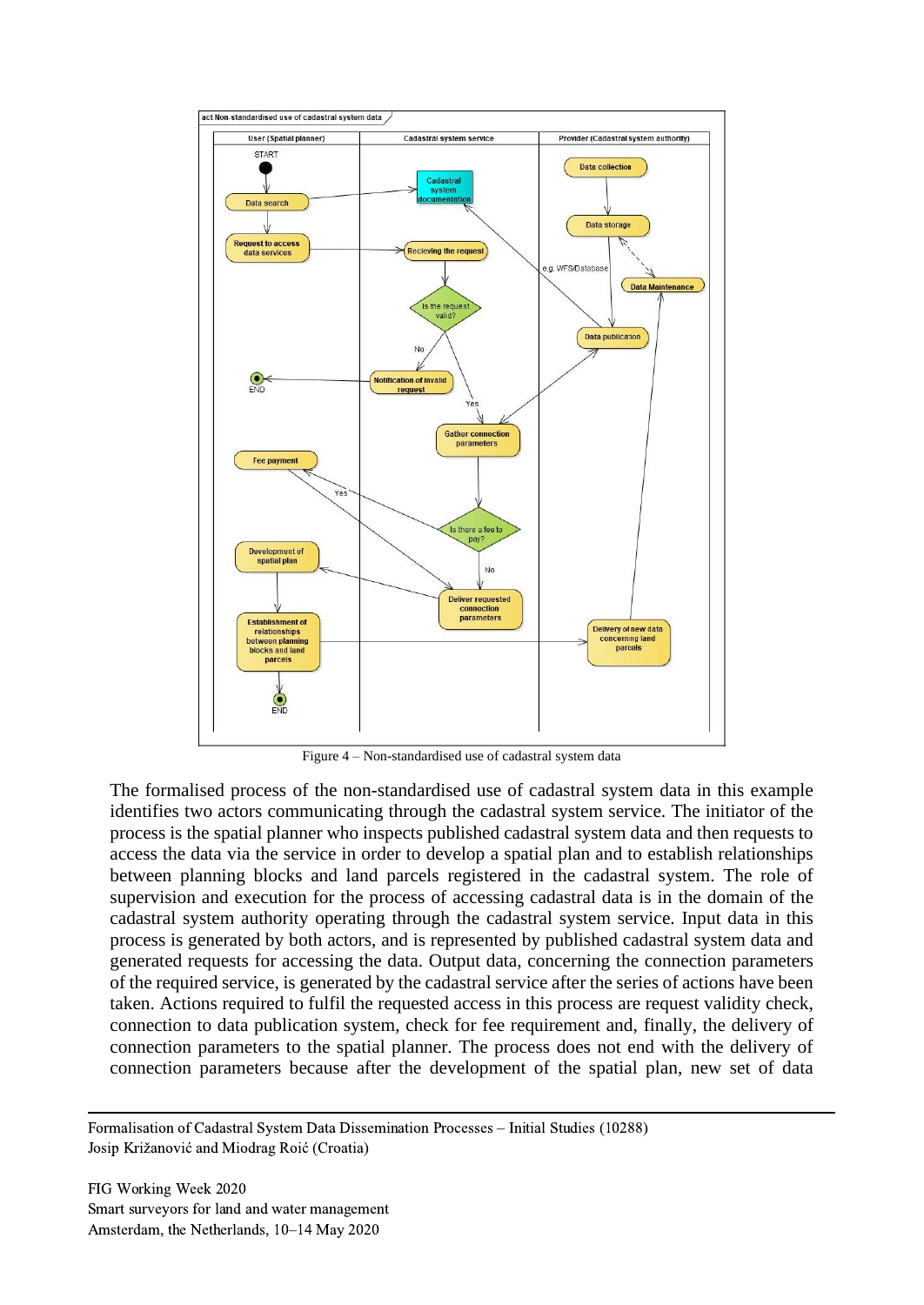concerning land parcels can be generated and it is represented by relationships between planning blocks and land parcels, which can later be delivered to the cadastral system authority in order to update the current data with new data.

The formalised process of the non-standardised use of cadastral system data also points out the need for user profile development in accordance with legislation and user requirements. It is necessary for the cadastral system to explore a variety of user requirements in terms of accessing data in order to deliver the data in the most appropriate format. Since the access to cadastral system data is required by other public authorities and legal enterprises, in order to develop new land data which may concern cadastral system data transactions, it would be possible to develop registered user profiles with user-specific rights and restrictions for data access.

# **4.3. Identification of LADM classes with formalised processes**

Updates of, and changes to, cadastral system data may concern the following: parties and their attributes, rights, restrictions and responsibilities and related attributes, basic administrative units and related attributes, and spatial units and related attributes. More generic process-related modules in data acquisition and data handling as well as maintenance and publication are needed. Process information is information on who must do what in approving the transaction. The LADM has already included a series of dates for interaction with the process, but the current edition of the LADM does not include processes for data acquisition, maintenance and publication. The connection of existing LADM classes with formalised processes will be demonstrated on an example of a standardised cadastral system excerpt for a cadastral parcel on which is the Faculty of Geodesy at the University of Zagreb, Croatia located (Figure 5).

In the standardised cadastral system excerpt, shown in Figure 5, it is possible to establish connections with core classes of the LADM. It must be noted that the excerpt is provided only in the Croatian language, and so the parts of the excerpt which relate to the LADM are marked with red rectangles and numbers next to them. The excerpt was provided in .pdf format and anyone can request it via the Joint Information System.

Number 1 in the Figure 5 represents the office in charge of the maintenance of data shown in the standardised cadastral system excerpt, which is the Land Register Office for the city of Zagreb, and is under jurisdiction of the Municipal Civil Court Zagreb. The authority in charge of the maintenance is denoted by the class LA\_Party. Number 2 represents the cadastral municipality where the cadastral parcel is located, and in this case it is Cadastral Municipality Centre with its unique identifier. The cadastral municipality is denoted by the class LA SpatialGroup. The following number (3) refers to the part of the excerpt where the information about land parcels and their descriptions is registered. Number 4 represents the cadastral parcel ID, where the Faculty of Geodesy is located (2843/4), and it is denoted by the class LA\_BAUnit. Numbers 5 and 6 refer to the description of the cadastral parcel in terms of land use, address and area and are referred to b the class LA\_SpatialUnit. Proprietorship is noted in the part of the excerpt represented by the number 7, and the owners of the cadastral parcels registered in this excerpt are the Faculty of Geodesy, Faculty of Architecture and Faculty of Civil Engineering which have equal shares of 1/3. The owners are denoted by the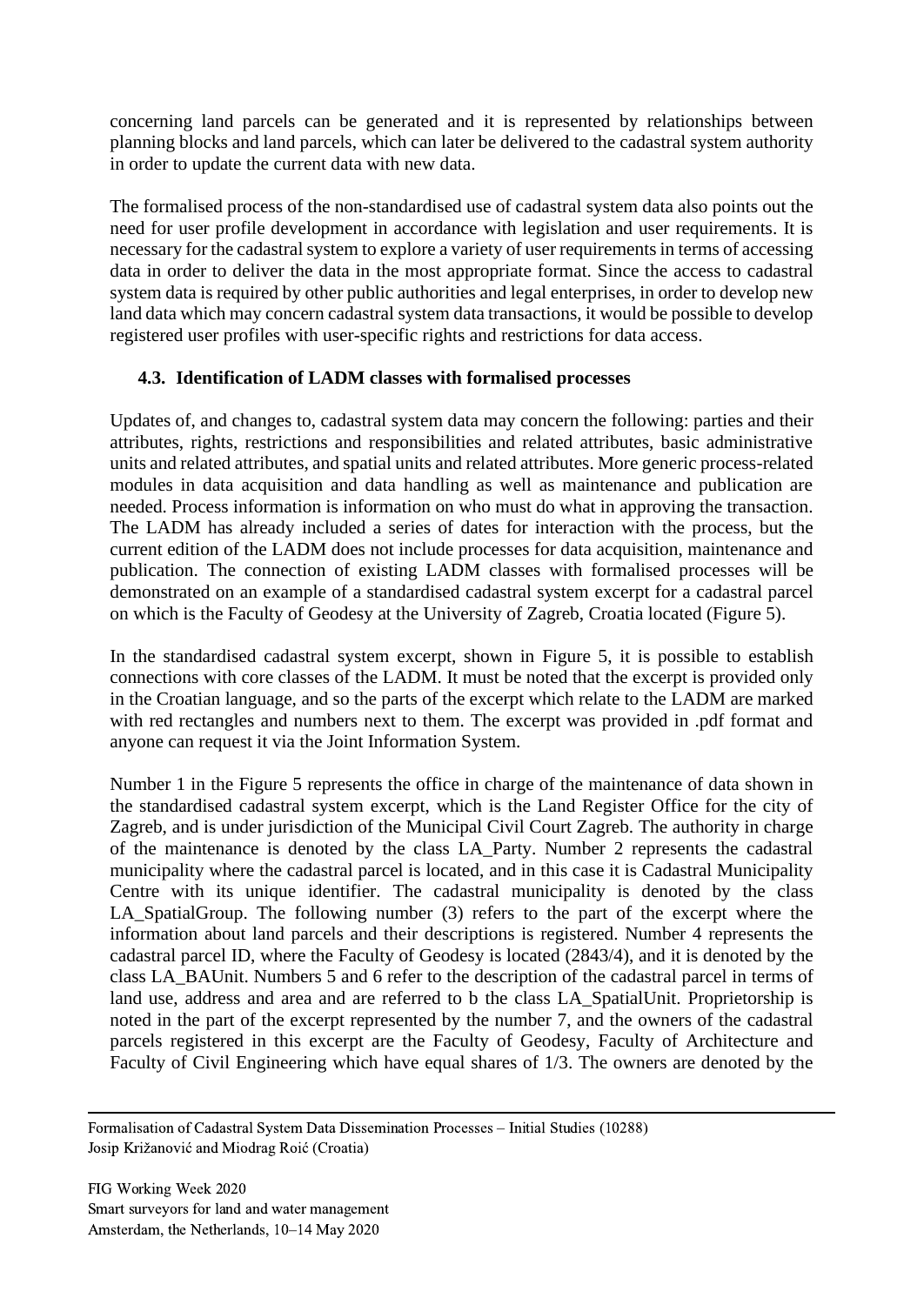class LA\_Party. The third part, marked with the number 9, of the excerpt is reserved for charges such as mortgages, which are denoted by the class LA\_Restriction but in this example there are no registered charges.



27.09.2019.10:44:43 Zembitnośnictwi izundak (datum i vrijeme izrade) Stranica: I

Figure 5 – Example of standardized land register excerpt

Using the abovementioned example, several process elements were identified in accordance with the LADM, such as output data, format of data, providing service and authority in charge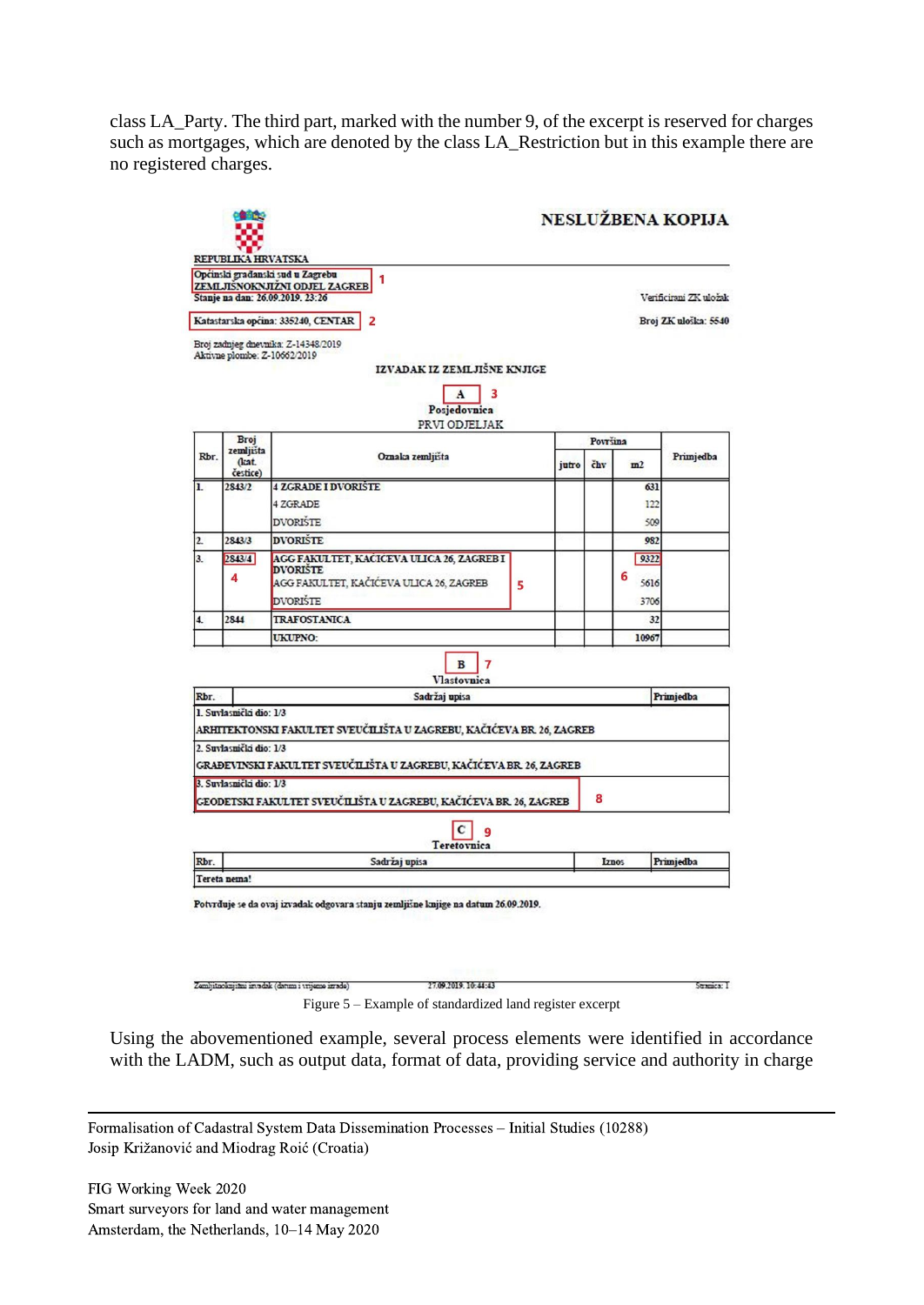of maintenance of data. Further connections between the LADM and process elements were suggested by van Oosterom *et al.* (2019) and are as follows:

- Interested party, or initiator of the process, is denoted by the class LA\_Party.
- Executing and supervising party is denoted by the class LA\_Party.
- The input and output data of the process, whether legal (deed/title) or spatial (map) products, depend on the type of the process and can be represented by either LA\_Source, both spatial and administrative, but some processes may include special units as their input/output and hence correspond to LA\_SpatialUnit.
- A format or a procedure of data exchange, submission or distribution required for the process may be depicted by sources' attributes such as mediaType.
- Restrictions and constraints, which are characteristic in a given process, may be formed as constraints in the LADM model.
- The legal basis relating to the process may be represented in the LADM by the LA AdministrativeSource class

The actions which need to be taken during the process, such as validity check, data retrieval, fee payment, delivery of data etc. are not modelled with existing LADM classes. The identification of LADM classes with the process of non-standardized cadastral data uses requires more in-depth research and modelling. Detailed analysis of non-standardised cadastral data uses is planned in the future as an extension to this paper, and for the further development of the model, consultations with included stakeholders and users should be conducted.

# **DISCUSSION**

It is well known that interoperability, data sharing and data integration are needed in the development of land administration. Land administration systems are built around cadastral systems, so the first step in achieving the abovementioned needs for LAS development is the identification of user requirements for cadastral system data. User requirements can be grouped into two main aspects, namely technical and organisational.

The technical aspect is represented by the process procedure, time, cost, service, information system and technology. According to Sari (2010) user requirements in terms of the technical aspect are: need for one stop shops, need for accelerated/quicker process time, need for up-todate, accurate, valid and transparent data and system archive, need for online registration processes, customer satisfaction and fee reduction.

Organisational aspect of the user requirements is related to human resources and regulations supporting the processes of land administration, while the LADM supports the document exchange in the electronic environment, therefore some of the processes could be automated via internet services.

After examination of the two formalised processes in this paper and the aspects of user requirements, certain questions could be raised in order to aid in modelling cadastral system data dissemination processes.

Formalisation of Cadastral System Data Dissemination Processes – Initial Studies (10288) Josip Križanović and Miodrag Roić (Croatia)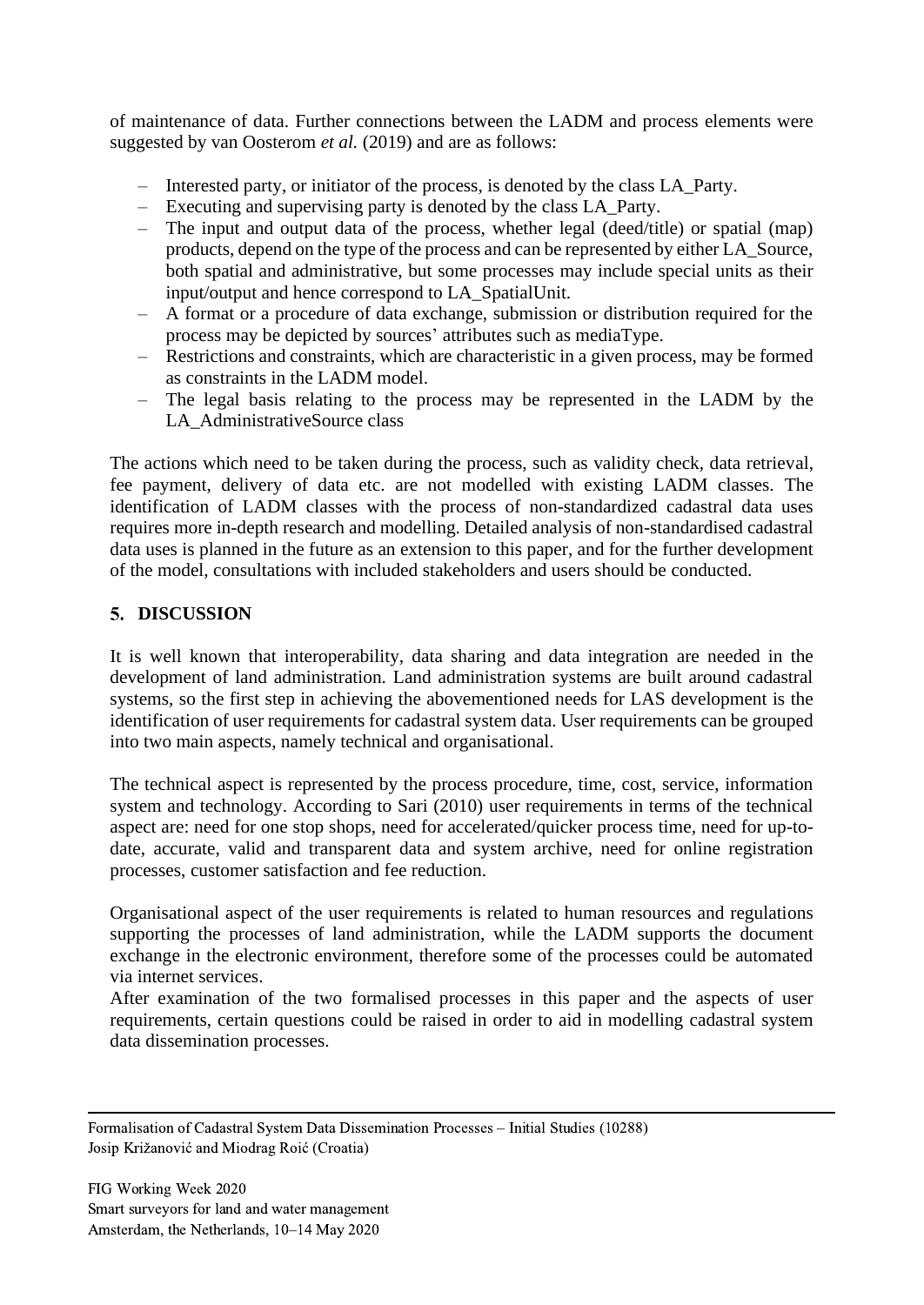Those questions would be:

- Who are the actors in the process?
- What are the actors' roles in the process?
- Where can the published data be accessed?
- What are the user requirements and are they in accordance with legislation?
- What are the necessary actions to fulfil user requirements?
- What is the purpose of requested data?

By answering these questions, the main actors, user requirements (e.g. desired data format) and steps for process automation and control could be established.

### **6. CONCLUSION**

Meeting user requirements is a growing challenge for all the economy branches and land administration systems. Cadastral systems, as the core registers and services in land administration systems, must also respond to the growing number of user requirements for cadastral system data.

Design and analysis of user requirements, through formalisation and process modelling, is one way to gain insight into the needs for cadastral system data in order to provide data in the most suitable format. Reliability, availability and dissemination of cadastral system data is crucial for business enterprises and the public sector in order to produce new sets of data or to upgrade existing data with new information.

Identification of user requirements for cadastral system data can lead towards standardisation of user profiles, whose rights, restrictions and access to data, could be modelled in accordance with the LADM. From formalised processes of cadastral system data dissemination, certain steps in developing required data interoperability, sharing and integrity could be achieved.

In terms of process modelling, as mentioned, the very first step is the identification of actors and elements of the process. It is important to stress that the actors and process elements might differ from country to country because they are subject to enforced laws and accepted procedures. Because of these differences, it is essential to formalise processes for country specific cases in order to gain more in-depth insight into process differences for the purpose of process modelling and standardisation, which are planned for future development of generic LADM processes.

Finally, the growing demand for cadastral system data points towards the need for more explicit process modelling, detailed class diagrams, and more research in the field of cadastral system data dissemination processes.

Formalisation of Cadastral System Data Dissemination Processes – Initial Studies (10288) Josip Križanović and Miodrag Roić (Croatia)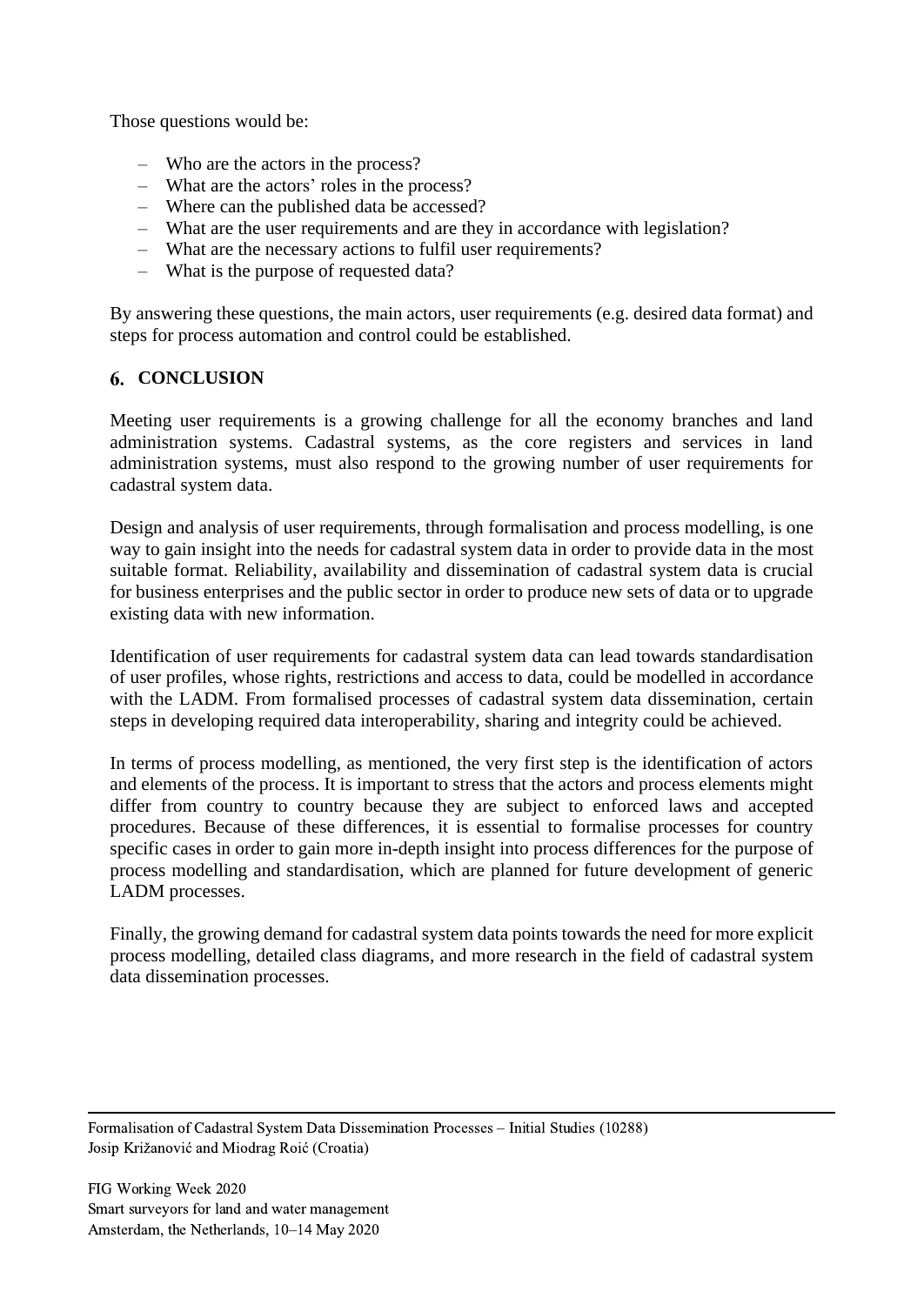### **REFERENCES**

- Arvanitis, A. and Hamilou, E. (2004): Modelling cadastral transactions in Greece using UML, in Proceedings of the FIG Working, pp. 1–10. , Athens, Greece
- Bennett, R., Rajabifard A., Williamson I., and Wallace J. (2012): On the need for national land administration infrastructures, Land Use Policy, 29(1), pp. 208–219. doi: 10.1016/j.landusepol.2011.06.008.
- Enemark, S. and Williamson, I., Wallace J. (2005): Building modern land administration systems in developed economies, Spatial Science, 50(2), p. 19
- ISO (2012) Geographic Information Land Administration Domain Model (LADM) International standard ISO 19152.
- Krigsholm, P., Riekkinen, K. and Stahle, P. (2018): The Changing Uses of Cadastral Information: A User-Driven Case Study, Land, 7, p. 14.
- Lemmen C., van Oosterom, P., Kara, A., Kalogianni, E., Schnaidman, A., Indrajit, A., Alattas, A. (2019): The scope of LADM revision is shaping up, in Proceedings of the  $8<sup>th</sup>$ International FIG workshop on the Land Administration Domain Model, Kuala Lumpur, Malaysia
- Lemmen C., van Oosterom, P., Kalantari, M., Unger, E.M. and De Zeeuw, C., editors (2019): OGC White Paper on Land Administration, Open Geospatial Consortium
- Lemmen, C., van Oosterom, P., Kalantari, M., Unger, E.M., Teo, C.H. and De Zeeuw, K. (2017): Further standardisation in land administration', in 2017 World Bank Conference on Land and Poverty, p. 22., The World Bank – Washington DC
- Lisec, A., Miran, F. and Šumrada, R. (2007): UML Notation for The Rural Land Transaction Procedure, Geodetski vestnik, 51, p. 12.
- Navratil, G. and Frank, A. U. (2004): Processes in a cadastre, Computers, Environment and Urban Systems, 28(5), pp. 471–486. doi: 10.1016/j.compenvurbsys.2003.11.003.
- van Oosterom, P., Kara, A., Kalogianni, E., Shnaidman, A., Indrajit, A., Alattas, A. and Lemmen, C. (2019): Joint ISO/TC211 and OGC Revision of LADM: Valuation Information, Spatial Planning Information, SDG Land Indicators, Refined Survey Model, Links to BIM, Support of LA Processes, Technical Encodings, and Much More on Their Way!, in Proceedings of the FIG Working Week, Hanoi, Vietnam
- Roić, M. (2012): Upravljanje zemljišnim informacijama Katastar. 1st edn. Zagreb, Croatia: Sveučilište u Zagrebu Geodetski fakultet.
- Sari, K. W. (2010): The Workflow of Maintenance of Cadastral Data as based on Land Administration Domain Model (LADM) A case study in Indonesia, Master Thesis, Faculty of Geo-information, Science and Earth Observation, University of Twente Enschede, Netherlands
- Vranić, S. (2018): Modelling transactional workflow management system over spatial component of cadastral parcels, PhD Thesis, Faculty of Geodesy, University of Zagreb, Croatia
- Vučić, N. and Roić, M. (2014): Complaints in the process of maintaining the cadastre, Geodetski List, 68, pp. 143-156
- Zevenbergen, J., Frank, A. U. and Stubkjær, E. (2007): Real estate transactions : Procedures, transaction costs and models, IOS Press.

URL1: Joint Information System:<https://oss.uredjenazemlja.hr/public/index.jsp> , accessed

Formalisation of Cadastral System Data Dissemination Processes – Initial Studies (10288) Josip Križanović and Miodrag Roić (Croatia)